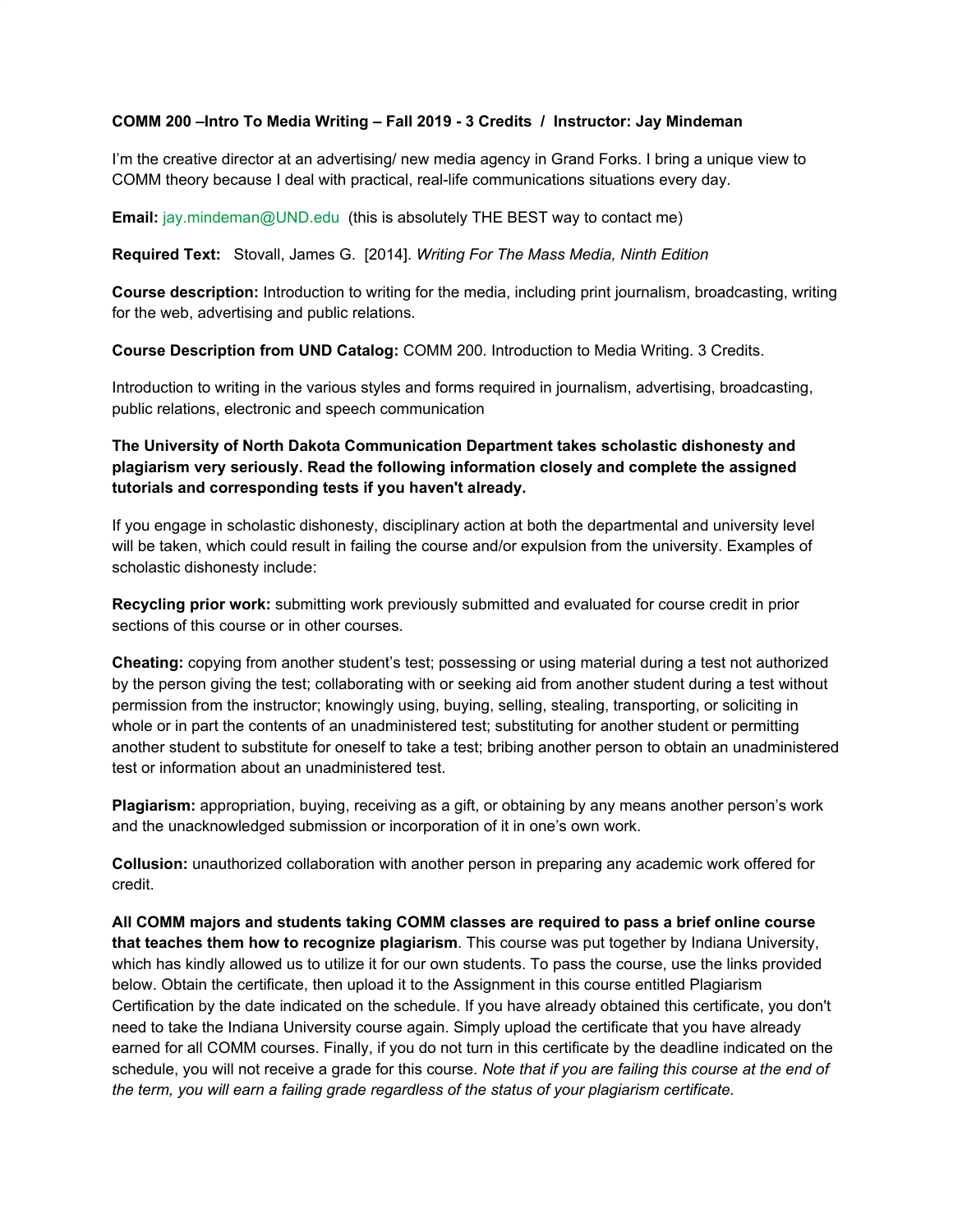### **Watch the "How to Recognize Plagiarism" tutorials here:**

https://www.indiana.edu/~academy/firstPrinciples/index.html

#### **and learn about registration / certification tests here:**

https://www.indiana.edu/~academy/firstPrinciples/certificationTests/index.html

**STRUCTURE:** This class will be one part lecture and one part analysis of the book/lecture. During lectures and discussion, I will elaborate on points from the book with my own information. I expect you to view each lecture and take notes. Anything I say is fair game for the tests, as is anything from the text. I will be available via email virtually every weekday.

**LECTURES:** View all lectures via the Yuja video included with each assignment. Each will be about 30 minutes long. Take notes, anything I say in the lecture may appear on a test and should be considered as you write your assignments. While parts of the book may seem a little out of date, my lectures will be much more current, including additional discussion regarding new media. *Note that closed captioning may not be accurate.*

**ASSIGNMENTS:** You will be expected to turn in a one page paper (no larger than 12 point type, double spaced) regarding most lectures. See the schedule / calendar for specific dates. Instructions, etc. will be found under the "Assignments / Exams" link, and will not be available once the due date has passed. Papers should be turned in as a PDF document. Make sure to work in content from the book and lecture in all of your assignments. *Any unexcused late work in this course will result in a grade of zero.*

**TESTS:** There will also be two tests made up entirely of short answer essay questions – one midterm and one final. Again, see the calendar for specific dates. They are open book tests and do not require a proctor. The point of these tests is for me to learn what you know, not what you do not.

**GRADING:** I will expect the same responsibility from you as you will give your boss or clients after you graduate. That means don't miss assignments, do make deadlines. Treat this like a business, and you'll do great.

## **Grades are calculated like this:**

Weekly Writing Assignments: 120 points (12 assignments X 10pts)

Mid-term: 100 points

Final Test: 100 points

Final Grade = Total Points / 3.2

The Communication Department is committed to bringing the richness of cultural diversity to all students. Through active engagement, the Communication Department endeavors to provide multicultural opportunities, to reduce cultural stereotypes, to embrace cultural differences, and to promote respect for cultural diversity. All Students are subject to the University of North Dakota Code of Student Life, including, but not limited to, issues of Scholastic Dishonesty.

To request disability accommodations, please call Disability Services at 777-3425.

All Comm majors and pre-majors will be added to the Comm Program Listserv. The purpose of the listserv is to keep students informed of opportunities to enhance their educational experience at UND.